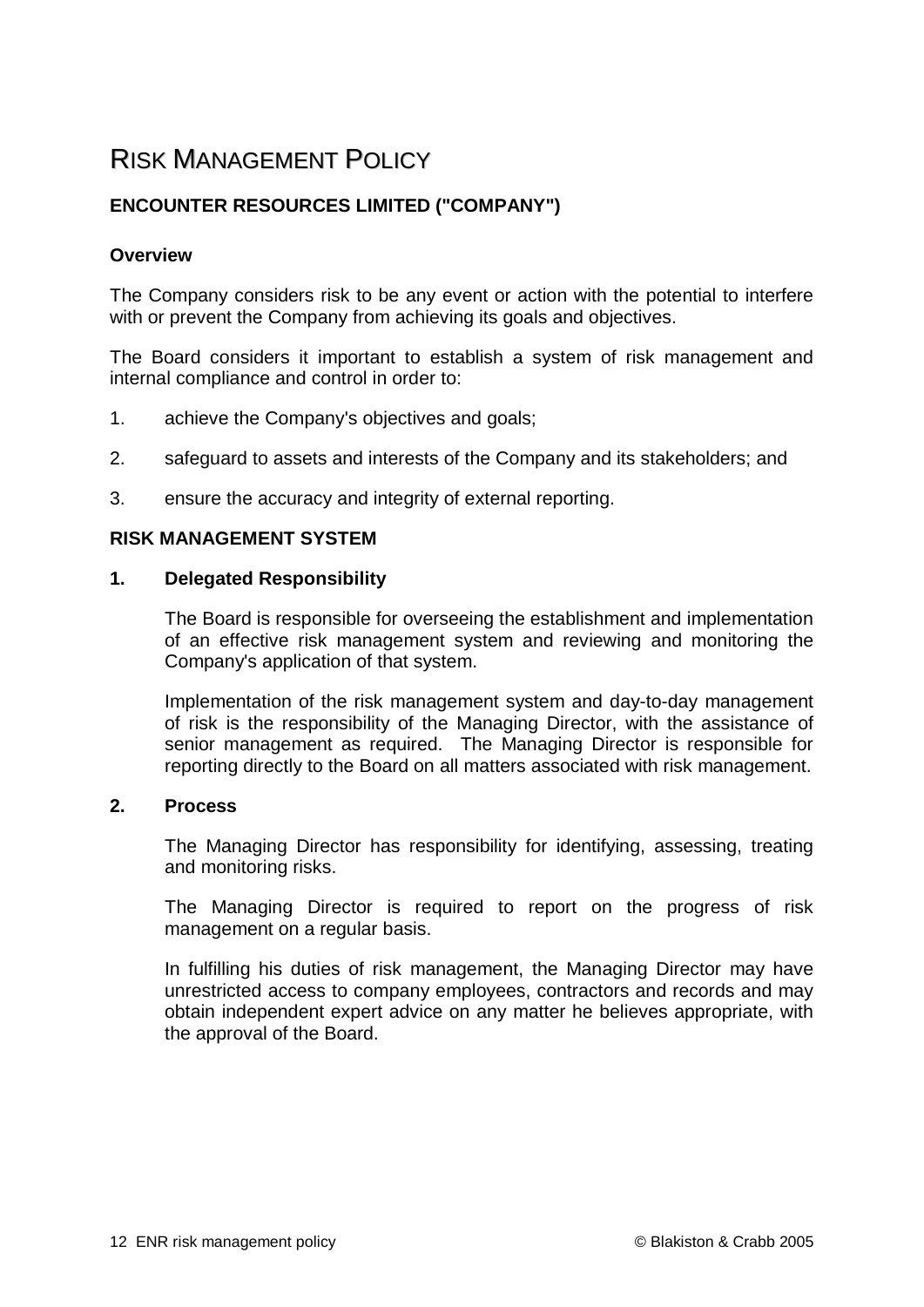## **3. Risk Profile**

The risk profile of the Company can be categorised as follows:

- Human;
- Political:
- Economic cycle/marketing; and
- Legal and compliance.

## **4. Additional Risk Management Policies and Practices**

The Company maintains a number of policies and practices designed to manage specific business risks. These include:

- Audit Committee and Audit Committee Charter;
- an insurance program;
- regular budgeting and financial reporting:
- clear limits and authorities for expenditure levels; and
- procedures/controls to manage environmental and occupational health and safety matters.

## **5. Continuous Improvement**

The Company's risk management system is evolving. This is an on-going process and it is recognised that the level and extent of the risk management system will evolve commensurate with the evolution and growth of the Company's activities.

The Company seeks to ensure that safety and environmental risks relating to its exploration activities are monitored and mitigated and the Company adheres to relevant rules and recommendations provided by applicable regulatory bodies.

Safety and environmental, and all other risks identified, are reported on at each meeting of the Board, and where necessary procedures are put in place to manage those specific risks. Due to the continuous improvement nature of the Company's risk management the Company does not currently implement a periodic risk strategy review.